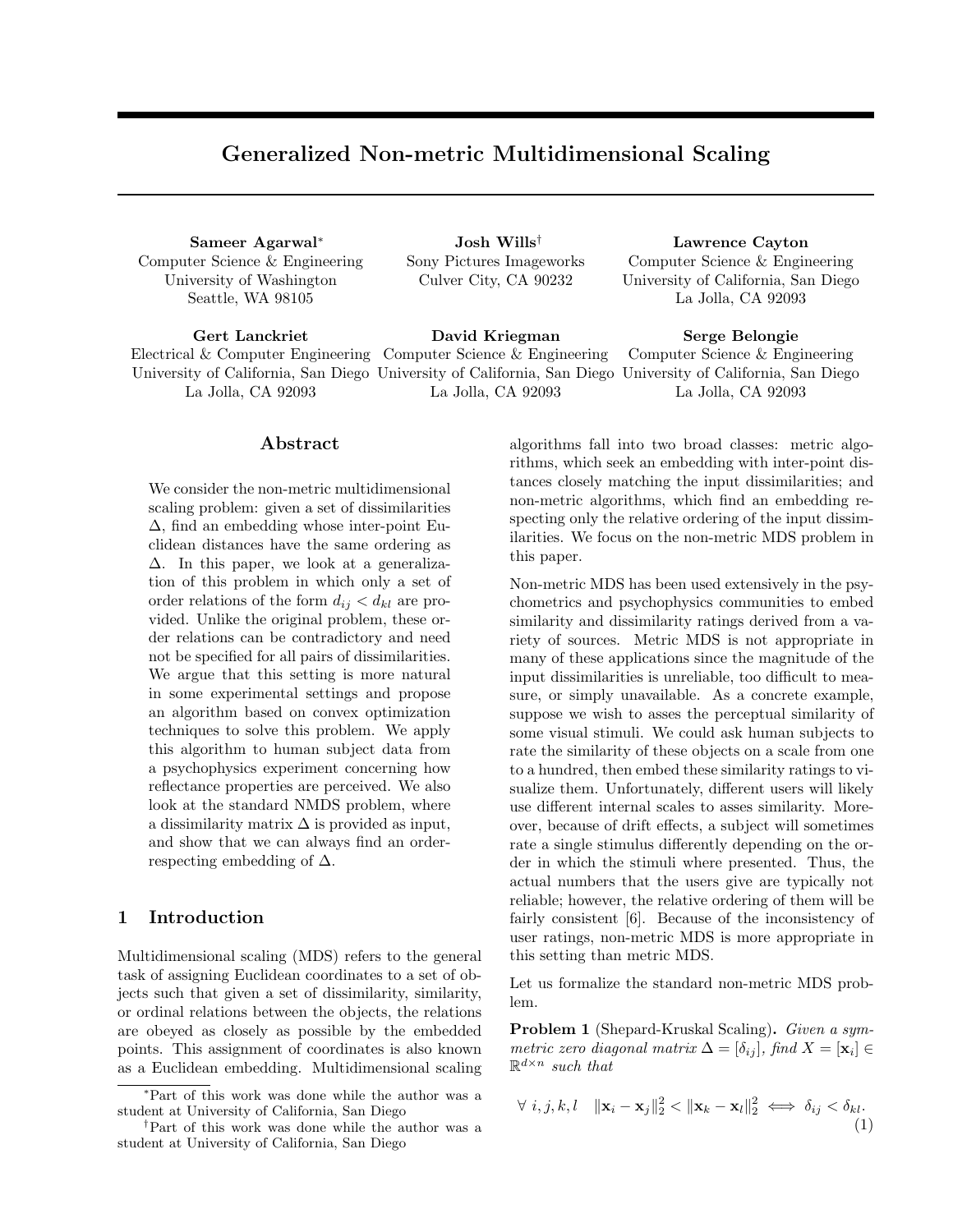This problem was first considered by Shepard [12, 13], but it was Kruskal who posed the problem as an optimization problem and introduced an alternating minimization procedure for solving it  $[8, 7, 2, 1]$ . We review the Shepard-Kruskal algorithm in the next section.

A curiosity of the the Shepard-Kruskal formulation of non-metric MDS is that it actually requires magnitudes as input, even though NMDS concerns only ordinal information. Indeed, one of the motivations for NMDS is to avoid the difficulties associated with collecting accurate magnitude information. Another quirk of the Shepard-Kruskal formulation is that it requires all order comparisons—one cannot be agnostic about the ordering of any pair of dissimilarities. Collecting all order comparisons may be difficult or impossible in some experiments; for example, we report a study on the perception of material reflectance in which only a small number of comparisons are available. These two issues lead us to a more general formulation of the NMDS problem.

Problem 2 (Paired Comparisons). Given a set S of quadruples, find  $X \in \mathbb{R}^{d \times n}$  such that

$$
(i, j, k, l) \in \mathcal{S} \iff \|\mathbf{x}_i - \mathbf{x}_j\|_2^2 < \|\mathbf{x}_k - \mathbf{x}_l\|_2^2 \tag{2}
$$

This problem subsumes Problem 1 since we can take the order information in a dissimilarity matrix and convert it to paired comparisons.

We begin by reviewing the Shepard-Kruskal problem and algorithm in Section 2. Next, we derive a convex program for Problem 2 in Section 3. In Section 4 we apply the novel algorithm to subject data on surface reflectance and use it to construct a perceptual space for a reflectance. We conclude with a discussion on directions for future research.

## 2 The Shepard-Kruskal Problem and Algorithm

In this section, we consider the Shepard-Kruskal formulation of NMDS. We first review the the classical Shepard-Kruskal scaling (SKS) algorithm, which has been applied extensively.

The SKS algorithm is based on minimizing the stress-1 functional

$$
\sigma_1(X) = \min_{\theta} \frac{\sum_{ij} (\|\mathbf{x}_i - \mathbf{x}_j\|_2 - \theta(\delta_{ij}))^2}{\sum_{ij} \|\mathbf{x}_i - \mathbf{x}_j\|_2}, \quad (3)
$$

where  $\theta(\cdot)$  is an arbitrary monotonic function. The cost function is minimized with respect to the embedding X. Shepard's routine for minimizing  $\sigma_1$  involves

iterating two alternating steps: fixing  $\theta$  and minimizing over X, then fitting  $\theta$  to the current embedding X. X is fit to a particular transformation of the dissimilarities using gradient descent. Unfortunately,  $\sigma_1(X)$ is not convex in  $X$ , so this minimization step can easily get caught in local minima– especially considering that the minimization is over a large number of parameters (the number of points times their dimensionality). Moreover, the proper dimensionality of  $X$  must be guessed a priori and can have a substantial effect on the resulting embedding.

In the second step,  $\theta$  is aligned with the current X with isotonic regression. Note that since  $\sigma_1$  is a minimum over all monotonic transformations of  $\delta$ , only the ordering of the dissimilarities effects the value of the cost function; any magnitude information is swept away by the monotonic transformation.

The construction of the SKS problem naturally leads one to an interesting theoretical question: which dissimilarity matrices can be embedded perfectly-i.e., with no order violations? The following lemma shows that, perhaps surprisingly, any dissimilarity can be perfectly embedded and give an explicit construction to do so. This lemma reveals that the Shepard-Kruskal representation—the dissimilarity matrix—is significantly weaker than the paired comparisons representation since it is easy to construct an input in paired comparisons form that cannot be embedded into Euclidean space perfectly (or even embedded into a metric space). Put differently, there are many instances of the paired comparisons problem that cannot be handled by an algorithm for SKS.

**Lemma 1.** Given a symmetric matrix  $\Delta$  with zero  $diagonal,$  there exists a matrix  $X$  such that

$$
\forall i, j, k, l \quad \|\mathbf{x}_i - \mathbf{x}_j\|_2^2 < \|\mathbf{x}_k - \mathbf{x}_l\|_2^2 \iff \delta_{ij} < \delta_{kl}.\tag{4}
$$

*Proof.* Let  $V = I - \frac{1}{n} \mathbf{1} \mathbf{1}^n$  be the centering matrix. Then define  $K = -\frac{1}{2}\tilde{V}\Delta V$ . By construction, K is a symmetric matrix and the following relation between the entries of  $\Delta$  and  $K$  holds

$$
\delta_{ij} = k_{ii} - 2k_{ij} + k_{jj}.
$$
\n<sup>(5)</sup>

This equality is demonstrated in the standard derivation of classical MDS [1]. Let  $\lambda_{\min}(K)$  denote the algebraically smallest eigenvalue of  $K$ . It is easy to show that  $K' = K - \min(\lambda_{\min}(K), 0)I$  is positive semidefi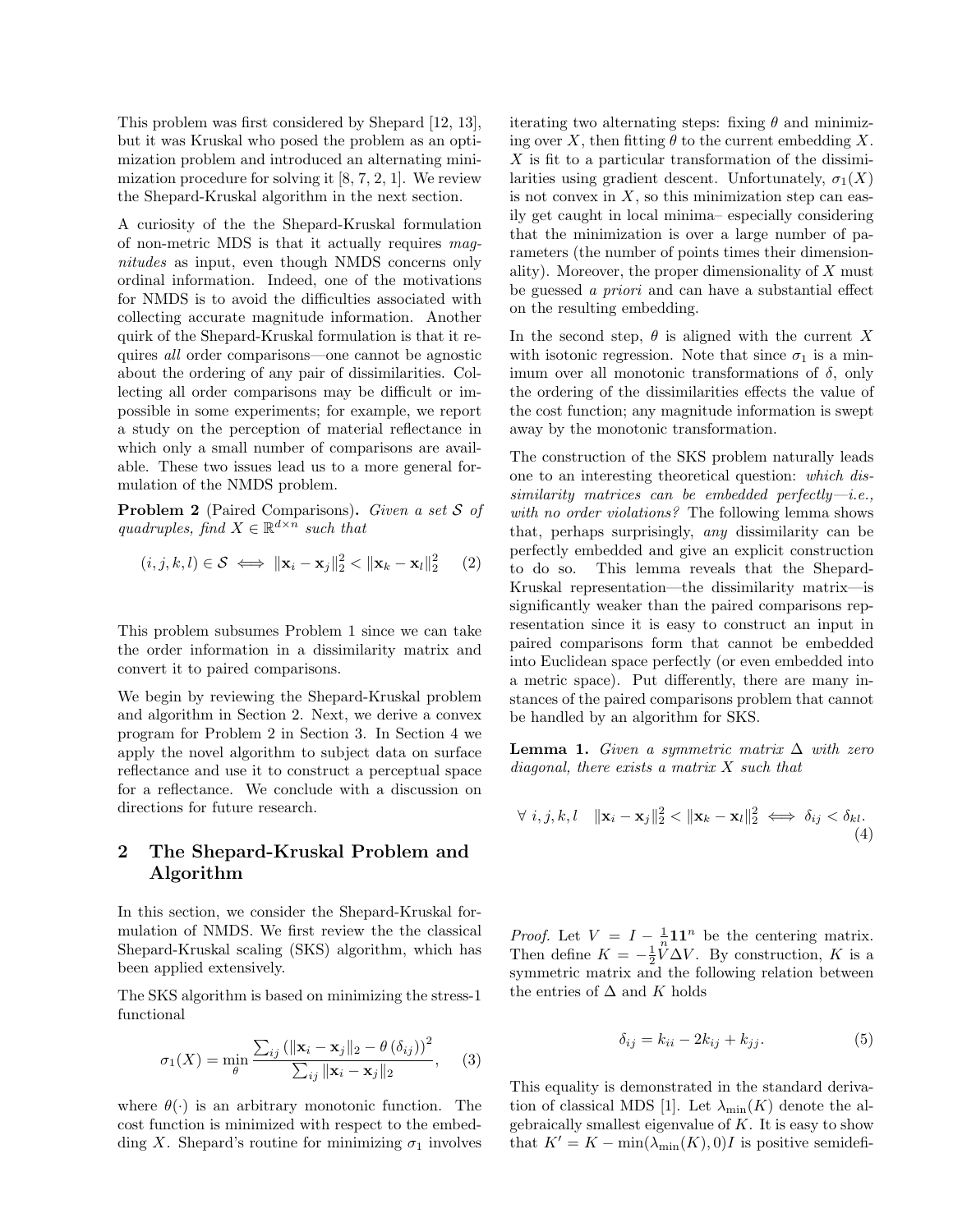nite. Further, decomposing  $K' = X^{\top} X$ , we have

$$
\|\mathbf{x}_i - \mathbf{x}_j\|_2^2 = k'_{ii} - 2k'_{ij} + k'_{jj}
$$
  
= k<sub>ii</sub> - min( $\lambda_{\min}(K)$ , 0) - 2k<sub>ij</sub> + k<sub>jj</sub>  
- min( $\lambda_{\min}(K)$ , 0)  
=  $\delta_{ij} - 2 \min \left( \lambda_{\min} \left( -\frac{1}{2} V \Delta V \right), 0 \right)$ . (6)

Thus, X is a Euclidean embedding of  $\Delta$  such that all pairwise distances are a constant shift of the input dissimilarities, and thus all relative comparisons are preserved.  $\Box$ 

The lemma gives a very fast, simple algorithm for NMDS. In fact, this algorithm has been suggested for metric MDS [2]. However, that this construction can be used to find perfect non-metric embeddings does not appear to be known. The algorithm is equivalent to adding a constant  $(-\min(\lambda_{\min}, 0))$  to all of the dissimilarities—in other words, we can convert any dissimilarity matrix into a squared Euclidean distance matrix by simply increasing all dissimilarities by a constant. In practice, this method tends to push all dissimilarities to nearly the same value and results in high-dimensional solutions. Though this lemma is an interesting theoretical point, the construction used is not particularly practical.

### 3 Paired Comparisons

In this section we present a novel algorithm for learning a low rank embedding from a collection of paired comparisons. Our method is related to the recent work on distance metric learning [11, 15, 18, 20].

Let S be a set of 4-tuples  $(i, j, k, l)$ . We hope to find an embedding  $X$  such that

$$
\|\mathbf{x}_i - \mathbf{x}_j\|_2^2 \le \|\mathbf{x}_k - \mathbf{x}_l\|_2^2 \quad \forall \ (i, j, k, l) \in \mathcal{S}.
$$
 (7)

The set  $S$  can have repetitions and inconsistencies. We now derive a semidefinite program for finding such an embedding X. Our program will find a Gram matrix  $K = X^{\top} X$ , which we will then decompose to recover  $X$ .

We can rewrite the distances in terms of the Gram matrix:

$$
\|\mathbf{x}_i - \mathbf{x}_j\|_2^2 = k_{ii} - 2k_{ij} + k_{jj}.
$$
 (8)

Then, we can express the paired comparisons in  $S$  as linear inequalities on the Gram matrix:

$$
k_{ii}-2k_{ij}+k_{jj} < k_{kk}-2k_{kl}+k_{ll} \quad \forall \ (i,j,k,l) \in \mathcal{S}.
$$

Our aim is to find a positive semidefinite matrix  $K \succeq$ 0, which satisfies these inequality constraints.

The set of inequality constraints above are not sufficient to determine  $K$  uniquely. For example, if  $X$  satisfies the set of paired comparisons, so will any scaling, translation or rotation of  $X$ . The scale must be fixed to avoid the trivial embedding and we fix the translation ambiguity to avoid numerical instability issues. The translation ambiguity is eliminated by demanding that the embedding be centered at the origin, i.e.,

$$
\sum_{b} \mathbf{x}_b = 0,\tag{9}
$$

The above equation can be recast as a scalar equation

$$
\left(\sum_{b} \mathbf{x}_{b}\right)^{\top} \left(\sum_{b} \mathbf{x}_{b}\right) = 0, \tag{10}
$$

which is necessary and sufficient and can be shown to be equivalent to

$$
\sum_{ab} k_{ab} = 0.
$$
 (11)

This is a linear equation of the entries of the matrix K.

Handling the scale ambiguity is a bit more complicated. To prevent the embedding from collapsing into the origin, we constrain the scale of the embedding from below. We will demand that for a relative comparison to be valid the two distances should be different by at least 1 unit distance, giving the constraint

$$
k_{kk} - 2k_{kl} + k_{ll} \ge k_{ii} - 2k_{ij} + k_{jj} + 1.
$$
 (12)

Note that the choice of the constant 1 was essentially arbitrary; any positive constant will work. Collecting the constraints that we have imposed on our Gram matrix thus far, we get the following semidefinite feasibility problem

$$
k_{kk} - 2k_{kl} + k_{ll} \ge k_{ii} - 2k_{ij} + k_{jj} + 1 \quad \forall (i, j, k, l) \in \mathcal{S}
$$

$$
\sum_{ab} k_{ab} = 0, \quad K \succeq 0.
$$
 (13)

We can find a solution to this feasibility program only if there is an embedding satisfying all of the constraints. In general, it may not be possible to satisfy all of the constraints. We thus introduce a slack variable  $\xi_{ijkl}$  for each inequality constraint to allow for inequality violations. Our objective is to minimize the total amount of slack, leading to the following semidefinite program:

$$
\min_{K, \xi_{ijkl}} \quad \sum_{(i,j,k,l) \in \mathcal{S}} \xi_{ijkl}
$$

subject to  $k_{kk} - 2k_{kl} + k_{ll} - k_{ii} + 2k_{ij} - k_{jj} \ge 1 - \xi_{ijkl}$ 

$$
\sum_{ab} k_{ab} = 0, \quad \xi_{ijkl} \ge 0, \quad K \succeq 0. \tag{14}
$$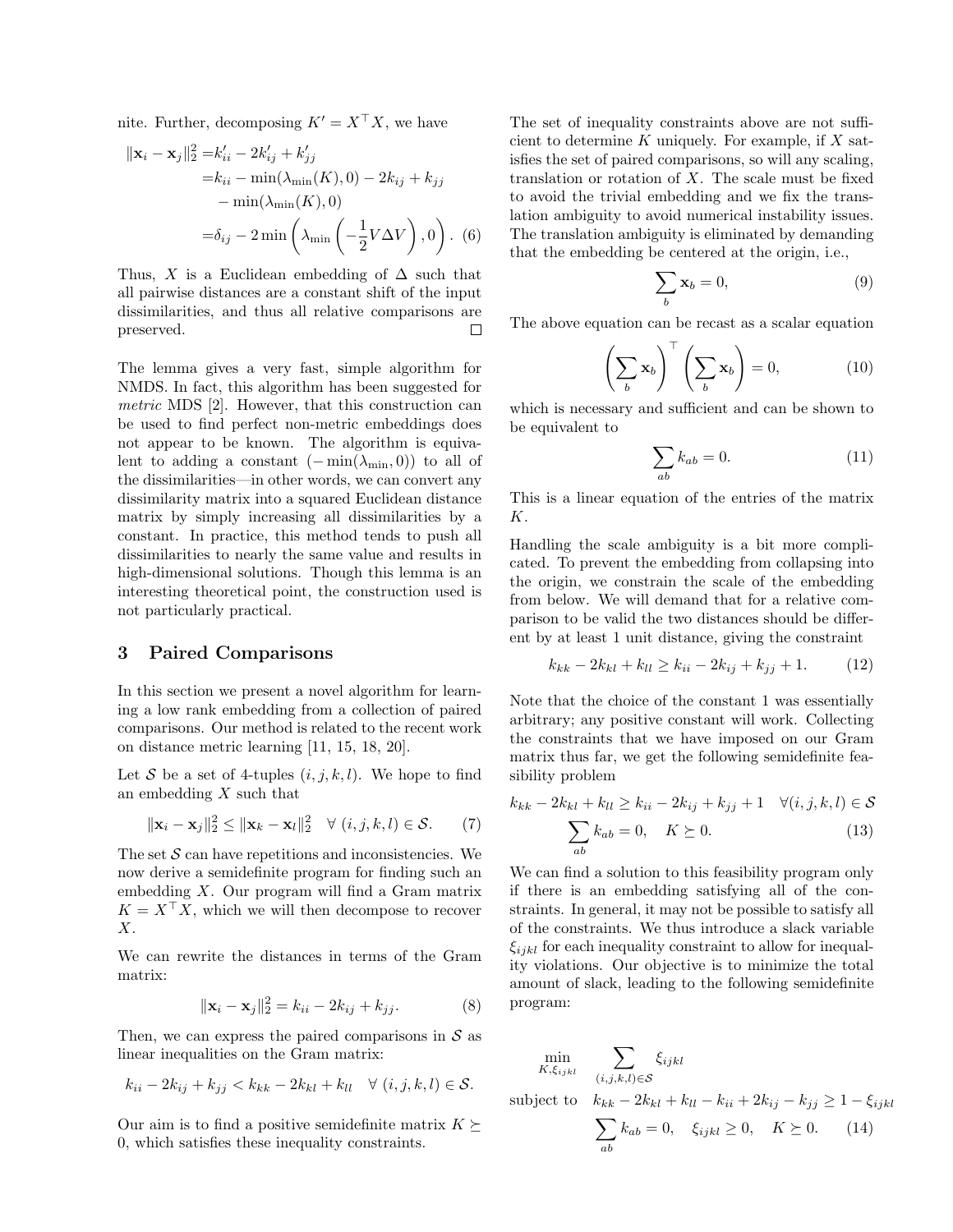Once we find the optimal  $K$  for this program, we can recover the coordinates of  $X$  by spectrally decomposing K into  $U\Lambda U^{\top}$  and setting  $X = U\Lambda^{1/2}$ .

In many instances a user may desire a low-dimensional embedding. Towards this goal, we add a regularizer to the above optimization problem that trades off the embedding complexity with the fitting error (the total slack):

$$
\min_{K, \xi_{ijkl}} \sum_{(i,j,k,l) \in S} \xi_{ijkl} + \lambda \operatorname{rank}(K)
$$
\n
$$
\text{subject to} \quad k_{kk} - 2k_{kl} + k_{ll} - k_{ii} + 2k_{ij} - k_{jj} \ge 1 - \xi_{ijkl}
$$
\n
$$
\sum_{ab} k_{ab} = 0, \quad K \succeq 0. \tag{15}
$$

This  $\lambda$  is a positive scalar that controls the tradeoff between the violations and the rank of the matrix, i.e., the complexity of our model. Unfortunately, the rank of a matrix is a non-convex function and minimizing the rank of a symmetric positive semidefinite matrix subject to linear inequality constraints is NP-Hard [4]. We thus relax the rank function to its convex envelope, the trace. This relaxation is standard in the convex programming literature. Using this relaxation has the additional benefit of constraining the scale of the embedding from above. We are left finally with the following semidefinite program.

$$
\min_{K, \xi_{ijkl}} \sum_{(i,j,k,l) \in S} \xi_{ijkl} + \lambda \operatorname{Trace}(K)
$$
\n
$$
\text{subject to} \quad k_{kk} - 2k_{kl} + k_{ll} - k_{ii} + 2k_{ij} - k_{jj} \ge 1 - \xi_{ijkl}
$$
\n
$$
\sum k_{ab} = 0, \quad K \succeq 0. \tag{GNMDS}
$$

This program can be solved using a general purpose semidefinite programming package. We obtained the best results using Sedumi [14]. Unfortunately, general purpose semidefinite programming solvers scale poorly with the problem size. To handle larger problem sizes, we implemented a first order alternating projections algorithm [3, 5]. Though this method converges much more slowly than interior-point based methods for moderately sized problems, it scales to large problem sizes and has minimal memory requirements.

#### 4 Experiments

#### 4.1 A Toy Experiment

ab

As a simple illustration of our algorithm, we consider the 10 cities dataset which consists of the pairwise distance between 10 cities in the United States [1]. Figure 1 plots the result of running classical MDS on this



Figure 1: Comparing Classical multidimensional scaling and Generalized non-metric multidimensional scaling. We plot the result of running classical MDS on the 10 cities dataset in red and the result of running the GNMDS algorithm on the set of all pair comparisons generated from the same dataset in blue.

dataset in red. The  $10 \times 10$  distance matrix was used to generate a set of 44 paired comparisons by first sorting the entries of the distance matrix and comparing adjacent entries in the sorted list. The result of running the GNMDS algorithm on this dataset is plotted in blue. The two embeddings were aligned up to a translation and global scale before plotting. Information is lost when converting the distances to only paired comparisons, so one cannot hope to match the classical MDS solution exactly. However, the embedding our algorithm returns is a reasonable approximation to the classical MDS solution.

#### 4.2 A Perceptual Space for Reflectance

Our primary motivation for the development of the generalized non-metric multidimensional scaling (GN-MDS) algorithm was the analysis of how humans perceive the reflection of light from a surface. The Bidirectional Reflectance Distribution Function (BRDF) is a mathematical description of how a surface reflects light. For every incident direction it describes the angular distribution of reflected light [10]. The shape of these distributions determine whether a material appears rough and matte or shiny and metallic.

To understand how humans perceive the reflection of light from different kinds of surfaces we wish to construct a space/embedding for these BRDFs in which the pairwise Euclidean distances between BRDFs are indicative of the perceptual distance between them.

To this end, we conducted the following psycho-physics experiment. Each participant in the experiment was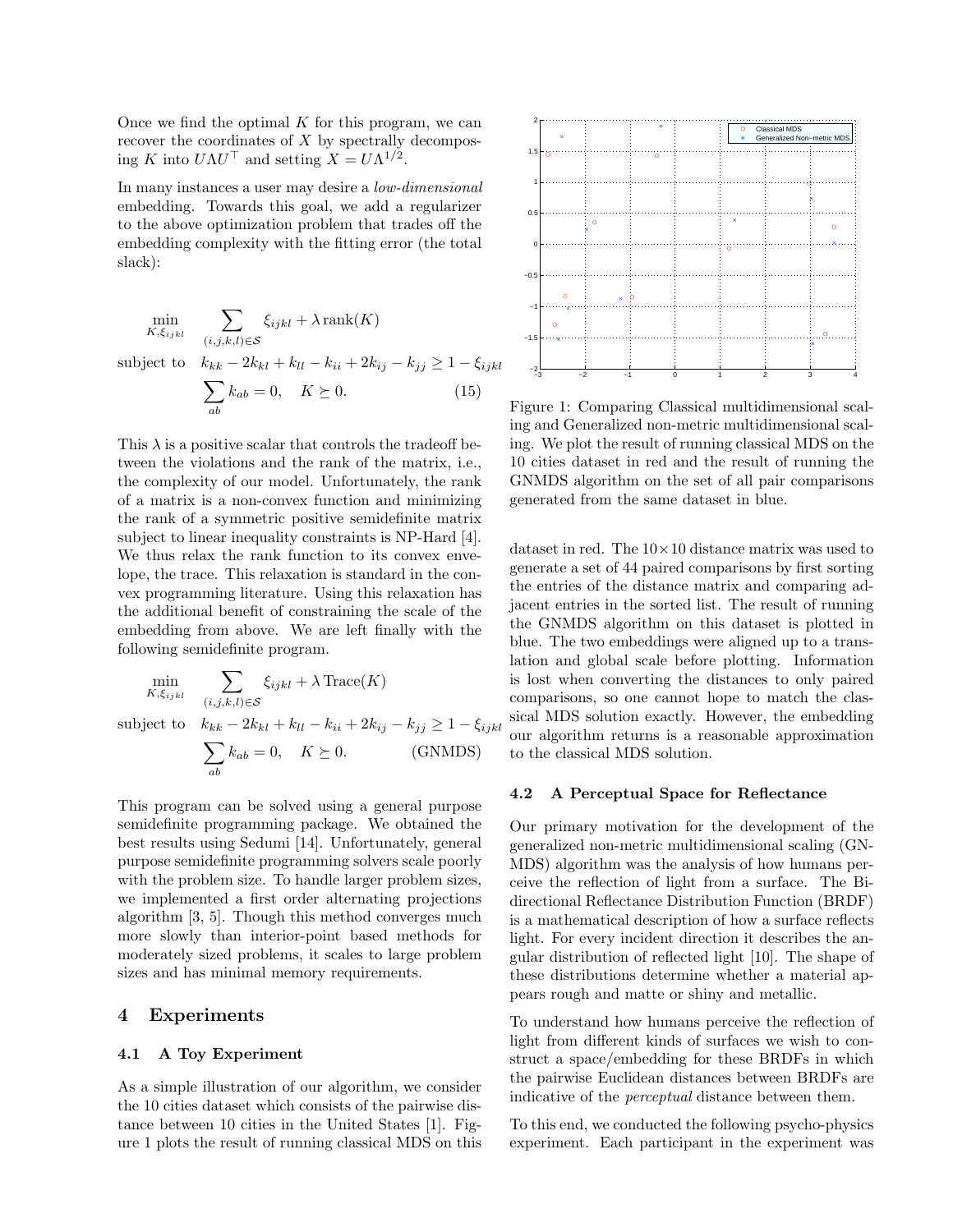

Figure 2: (a) Screen capture from the distance comparison test. (b) Six of the 55 images used in our psychophysics study.

shown a series of triplets of rendered images. Each image consisted of the Stanford Bunny [16] rendered under constant illumination and viewing direction. The only difference was the material/BRDF used to describe how the surface of the bunny reflects light. For each triplet the subjects were asked to indicate whether the center image was more similar to the image on the left or to the image on the right (Figure  $2(a)$ ) shows a screen-shot from one such test). The use of triplets in this manner is a special case of Problem 2, where  $j = l$ .

A total of 55 BRDFs from the MIT/MERL BRDF database [9] were used. In this study we restrict our attention to the achromatic aspects of the BRDF, also known as gloss (examples of some of these BRDFs appear in Figure 2(b)). While monochromatic, they have widely varying gloss properties. The BRDFs used include metals, paints, fabrics, minerals, synthetics, and organic materials. Because there are over 78, 000 possible triplets, only a randomly sampled subset of comparisons could be performed. In our study 75 subjects performed 200 comparisons each for a total of 15,000 comparisons (there were a small number of repeated comparisons). The triplets were chosen at random for  $each \ subject<sup>1</sup>.$ 

The data collected in the above experiment cannot be directly analyzed using Shepard-Kruskal Scaling. The set of observations do not define a total order on the set of distances/similarities. Furthermore, the dataset contains contradictions and repetitions which the Shepard-Kruskal formulation is unable to handle. In the following we describe the result of analyzing this data using the GNMDS algorithm.

### 4.2.1 Perceptual Properties of the Embedding

We begin by considering the embedding produced by running the GNMDS algorithm on the data from the psychophysics experiment described in the previous

section.

Figure 3(a) shows the 2-D embedding with cropped windows of the BRDF images displayed in the locations of the BRDF in the new space. Notice the clustering of the BRDFs into two distinct clumps and the similarity amongst the images corresponding to them in each clump. Additionally, there are pronounced trends along the horizontal and vertical axes. The vertical axis is closely correlated with brightness; as one moves from top to bottom, the BRDFs become increasingly brighter . The horizontal component of the embedding reveals whether the BRDFs are diffuse or glossy: the leftmost cluster contains BRDFs with a strong specular (glossy) component, and the right contains the primarily diffuse BRDFs.

The American Society for Testing and Materials defines six dimensions for the perception of gloss. Figures 3(b)-(d) show plots of three of the ASTM gloss dimensions in our embedding space. The position of each circle corresponds to one of the BRDFs in the embedding space and the diameter corresponds to the measurement of the BRDF in the ASTM gloss dimension. Figure 3(b) shows the measurements of each BRDF for contrast gloss (a measure of diffuseness), Figure  $3(c)$  shows the measurements for specular gloss at  $20°$ (a measure of specularity), and Figure 3(d) shows the measurements for haze (a more robust measure of specularity less prone to measurement error).

Notice the strong correlation between the spatial layout of the embedding and the radii of the circles.

### 4.2.2 Quantitative Analysis

In the last section we considered the qualitative aspects of the embedding. In this section we present a quantitative analysis. Given a set of subject responses to paired comparisons on the same 55 BRDFs, we measure the error of an embedding as the average number of paired comparisons that are violated if we use the pairwise distance between BRDFs in the embedded space as our estimate of the distance between them.

<sup>1</sup>For additional details about the experiment we refer the reader to [19].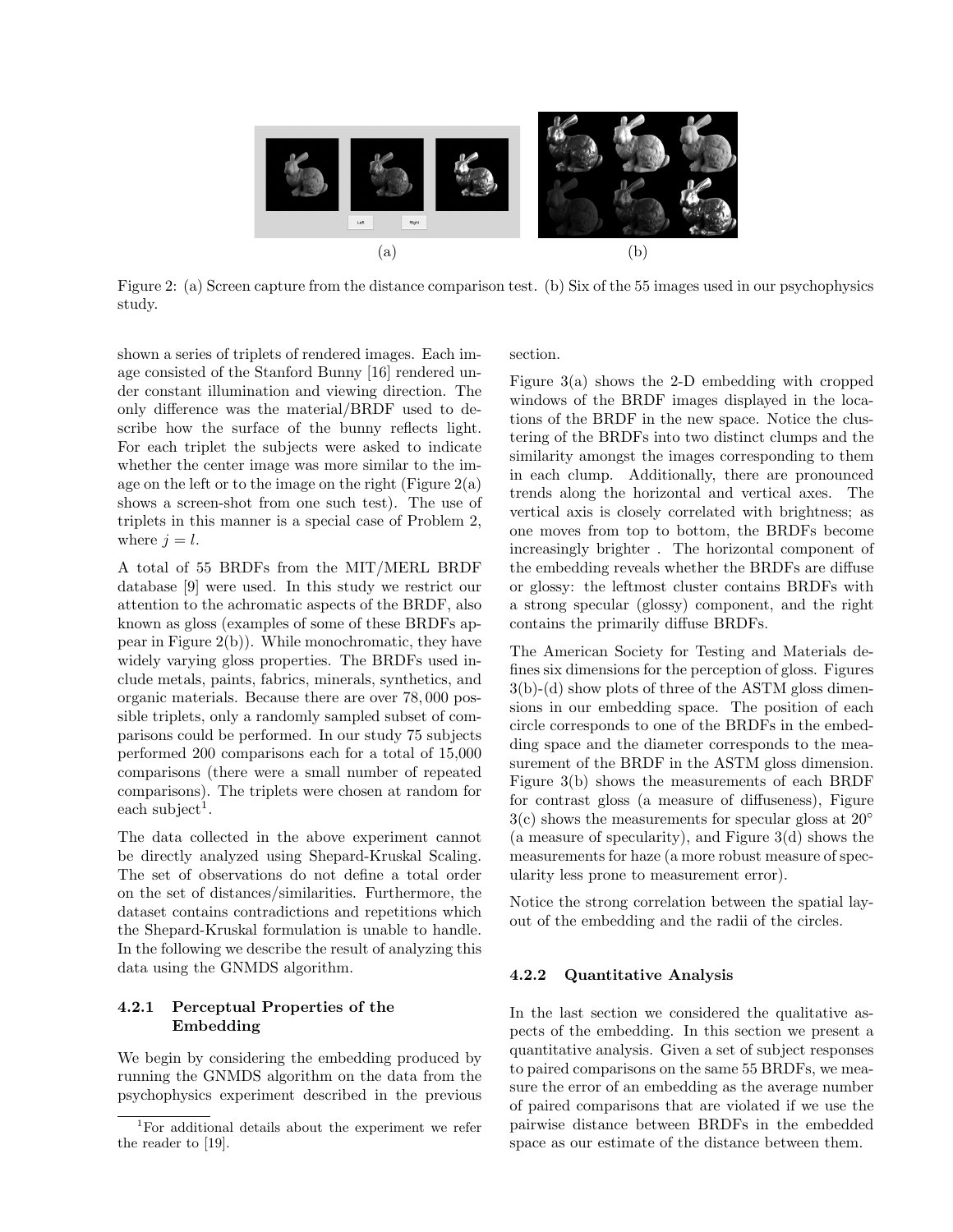

Figure 3: Perceptual Embedding. (a) The 2-D embedding with cropped windows of the BRDF images displayed in the locations of the BRDF in the new space. (b-d): Contrast Gloss (b), Specular Gloss (c) and Haze (d) values shown for BRDFs in the embedding. The diameter of the circles corresponds to the value for each property.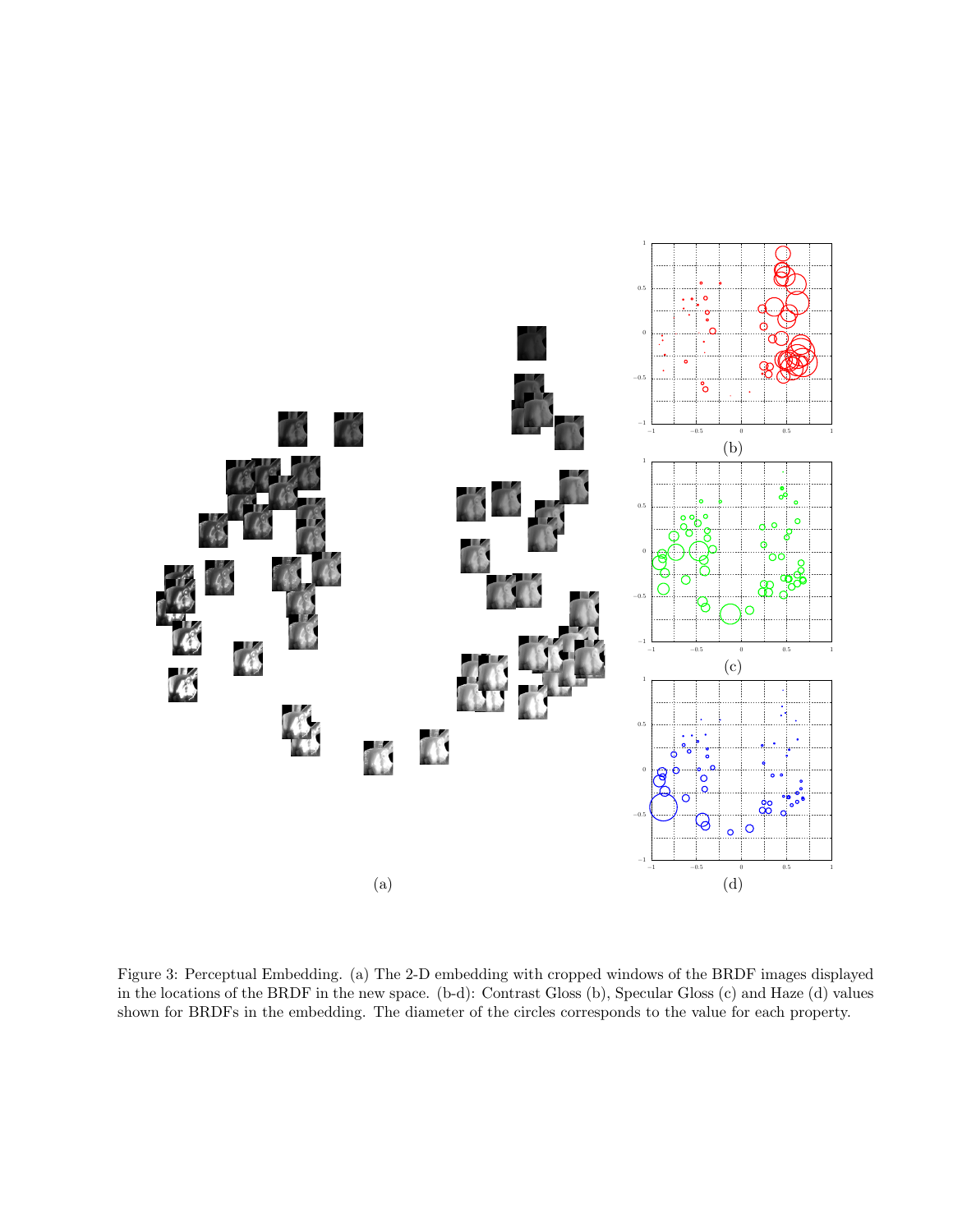

Figure 4: Cross Validation and Rank. (a) Training (red) and Testing (green) error curves for varying choices of the regularization parameter  $\lambda$  for our MDS algorithm. Testing error (blue) for the randomized control set. (b) Average rank as a function of the regularization parameter.

We ran our MDS algorithm on the data for varying values of  $\lambda$  between 0 and 300, and performed 10-fold cross-validation for each value of  $\lambda$ . Figure 4(a) plots the training (Red) and testing error (Green) as a function of the parameter  $\lambda$ . Figure 4(b) plots the average rank of the embedding as a function of  $\lambda$ . As expected, the rank of the embedding goes down as  $\lambda$  is increased and the gap between the training and testing errors is reduced.

The embedding with the lowest measured crossvalidation error has a training error of 21.9% and a test error of 21.3%. The embedding has over 95% of the variance contained in the first two dimensions. Truncating the embedding at two dimensions increased the test error insignificantly by 0.5%. This embedding is a significant improvement in terms of test error as well as the complexity of the embedding obtained with  $\lambda = 0$ .

We found that two different subjects, on average, disagree on about 17% of the orderings. Since the data is derived from these subjects, 17% is a natural lower bound on the amount of error achievable. On the other hand, random guessing leads to an error of about 50%. Thus the embedding that GNMDS finds is very nearly the best possible in terms of error.

As another comparison, suppose we calculate the Euclidean distance between the BRDF vectors describing each material. How well do these distances match up with the user orderings? Perhaps surprisingly, these distances have  $37.5\%$  error—*i.e.* they do not match up with user orderings very closely at all. In other words, the BRDF measurements correspond only weakly to perceptual properties. The 21.3% error obtained using our embedding is significantly better than using the  $L_2$  norm between BRDFs; and, is only a few percent worse than the best possible performance on this dataset.

### 4.2.3 Stability

Despite the large number of subject responses, the embedding consists of only 55 points corresponding to the 55 BRDFS. One potential concern is over-fitting the embedding to the 55 BRDFs used; perhaps a small change in the set of BRDFs could affect the embedding substantially.

To check for this possibility, we measured the stability of the embedding with respect to deletions. We constructed 55 different embeddings, each with a different single BRDF omitted and compared each of these 54-point embeddings to the original 55-point embedding. For each embedding, we aligned the 54 points up with the corresponding points in the 55 point embedding via a similarity transformation. We then calculated the average squared distortion [17]. Note that paired comparisons are invariant to similarity transformations. To establish a scale for these errors, the average distance between pairs of points in the global embedding was calculated. The root mean squared distortion was 0.027 while the average distance between points in the global embedding was 0.87. This is an error of only 3%, indicating a high degree of stability across embeddings.

### 5 Discussion

We considered a generalized formulation of non-metric multidimensional scaling which subsumes the Kruskal-Shepard formulation. We presented an algorithm based on convex optimization techniques for finding solutions to the generalized problem. Finally, we used this algorithm to analyze human subject data from a psychophysics experiment designed to measure the human perception of material reflection.

There are a couple of directions for future research. The first is the problem of out-of-sample extensions.